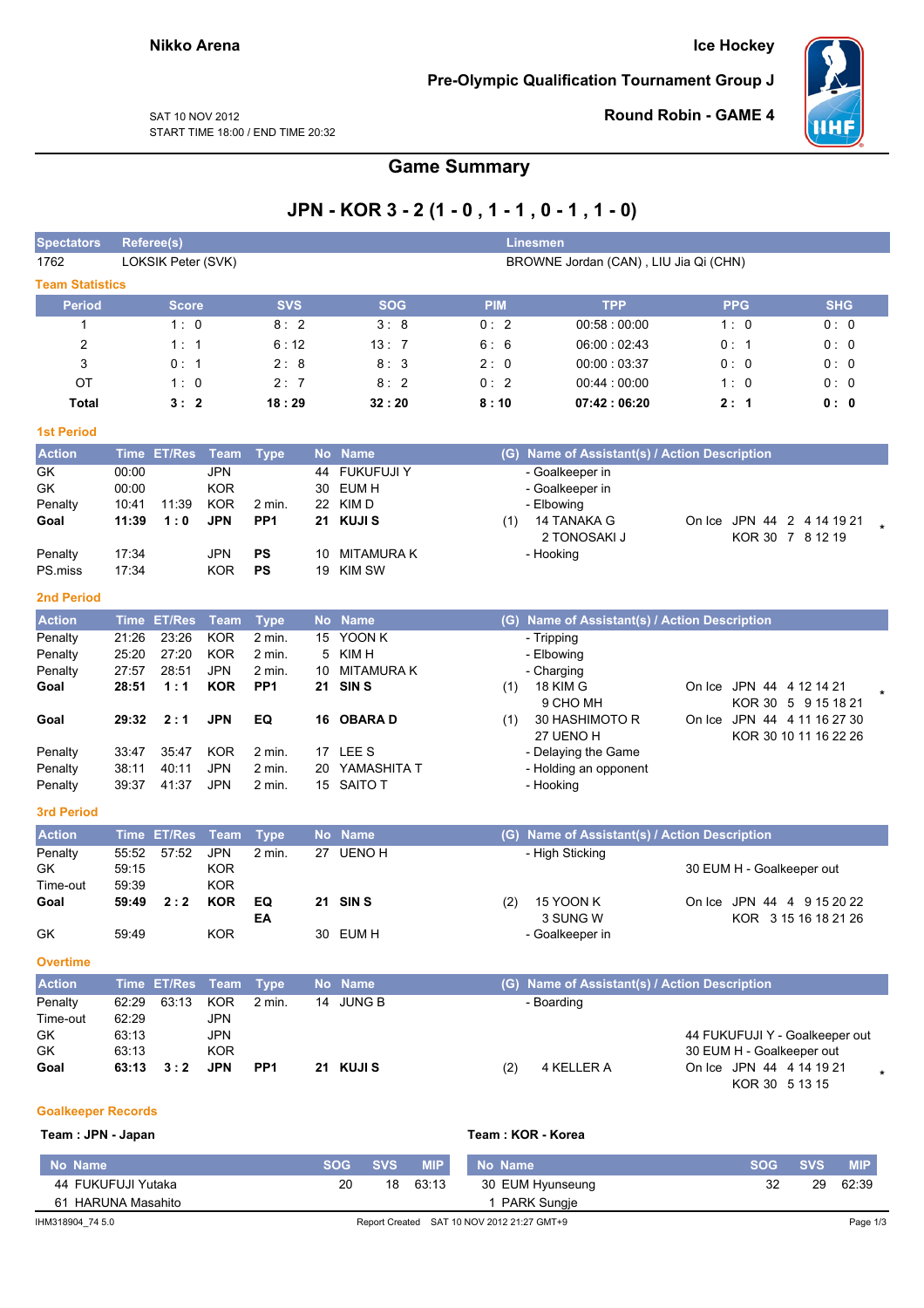## **Ice Hockey**

Pre-Olympic Qualification Tournament Group J



SAT 10 NOV 2012 START TIME 18:00 / END TIME 20:32 **Round Robin - GAME 4** 

| <b>Game Statistics</b> |    |                               |                |          |                |                |          |          |          |       |          |                      |                |           |                |             |
|------------------------|----|-------------------------------|----------------|----------|----------------|----------------|----------|----------|----------|-------|----------|----------------------|----------------|-----------|----------------|-------------|
| Team: JPN (black)      |    |                               |                |          |                |                |          |          |          |       |          |                      |                |           |                |             |
|                        |    | <b>Head Coach: MAHON Mark</b> |                |          |                |                |          |          |          |       |          | <b>Shots on Goal</b> |                |           |                |             |
| <b>No Pos</b>          |    | <b>Name</b>                   | G              | A        | P              | <b>PIM</b>     | FO+      | FO-      | $FO+/-$  | FO%   | 1        | $\overline{2}$       | $\overline{3}$ | <b>OT</b> | <b>TS</b>      | $+/-$       |
| 2 D                    |    | <b>TONOSAKI Jun</b>           | 0              |          | 1              | 0              | 0        | 0        | 0        | 0.00  | 0        | 1                    | 0              | 1         | 2              | 0           |
| 4 D                    |    | KELLER Aaron +A               | 0              |          |                | 0              | 0        | 0        | 0        | 0.00  | 0        | 0                    | 0              | 1         | 1              | $\mathbf 0$ |
| 7 F                    |    | <b>DOMEKI Masato</b>          | 0              | 0        | $\Omega$       | 0              | 0        |          | $-1$     | 0.00  | 0        | 0                    | 0              | 0         | 0              | $\mathbf 0$ |
| F<br>9                 |    | SATO Sho                      | 0              | 0        | 0              | 0              | 0        | 0        | $\Omega$ | 0.00  | 1        | 0                    | 2              | 1         | $\overline{4}$ | $-1$        |
| 15 F                   |    | SAITO Tetsuya                 | 0              | 0        | 0              | $\overline{c}$ | 8        | 9        | $-1$     | 47.06 | 0        | 0                    | 0              | 0         | 0              | $-1$        |
| 12 D                   |    | <b>HAGA Yosuke</b>            | 0              | 0        | 0              | 0              | 0        | 0        | 0        | 0.00  | 0        | 1                    | 0              | 0         | $\mathbf{1}$   | 0           |
| 14 F                   |    | TANAKA Go +C                  | 0              |          |                | 0              | 10       |          | 3        | 58.82 | 0        | 1                    | 1              | 0         | $\overline{2}$ | 0           |
| F<br>19                |    | SAITO Takeshi                 | 0              | $\Omega$ | $\Omega$       | 0              | 0        |          | -1       | 0.00  | 0        | $\overline{2}$       | $\mathbf 0$    | 1         | 3              | $\mathbf 0$ |
| 21 F                   |    | KUJI Shuhei +A (BP)           | $\overline{c}$ | $\Omega$ | $\overline{2}$ | $\Omega$       | 0        | 0        | 0        | 0.00  |          | $\mathbf{1}$         | $\Omega$       | 3         | $\overline{5}$ | $\mathbf 0$ |
| 77 D                   |    | YANADORI Shinya               | 0              | 0        | $\Omega$       | 0              | 0        | $\Omega$ | 0        | 0.00  | 0        | $\mathbf{1}$         | 1              | 0         | $\overline{c}$ | $\mathbf 0$ |
| 5<br>D                 |    | YAMADA Kotaro                 | 0              | 0        | 0              | 0              | 0        | 0        | 0        | 0.00  | 0        | 0                    |                | 0         | 1              | 0           |
| 10 F                   |    | MITAMURA Kohei                | 0              | 0        | $\Omega$       | $\overline{2}$ | 0        | 0        | 0        | 0.00  | 0        | $\mathbf{1}$         | 0              | 0         | $\mathbf{1}$   | 0           |
| 20 D                   |    | YAMASHITA Takafumi            | 0              | 0        | 0              | $\overline{c}$ | 0        | 0        | 0        | 0.00  | 0        | 0                    | $\mathbf 0$    | 0         | 0              | $-1$        |
| 22 F                   |    | <b>SATO Hiroshi</b>           | 0              | $\Omega$ | $\Omega$       | $\Omega$       | 1        |          | 0        | 50.00 | 0        | $\Omega$             | $\Omega$       | 0         | 0              | $-1$        |
| 28 F                   |    | YAMASHITA Takuro              | 0              | $\Omega$ | $\Omega$       | $\Omega$       | 6        | 5        | 1        | 54.55 | $\Omega$ | $\Omega$             | $\Omega$       | 0         | $\Omega$       | $\Omega$    |
| F<br>11                |    | NISHIWAKI Masahito            | 0              | 0        | 0              | 0              | 0        | 0        | 0        | 0.00  | 1        | 2                    | 0              | 0         | 3              | $+1$        |
| 16 F                   |    | <b>OBARA Daisuke</b>          |                | 0        |                | 0              | 7        | 7        | 0        | 50.00 | 0        | $\mathbf{1}$         | 2              | 1         | $\overline{4}$ | $+1$        |
| F<br>23                |    | <b>TERAO Hiromichi</b>        | 0              | 0        | 0              | 0              | 0        | $\Omega$ | 0        | 0.00  | 0        | 0                    | 0              | 0         | 0              | $\mathbf 0$ |
| 27 F                   |    | <b>UENO Hiroki</b>            | 0              |          |                | $\overline{2}$ | 0        | 0        | 0        | 0.00  | 0        | $\overline{c}$       | 1              | 0         | 3              | $+1$        |
| 30 D                   |    | <b>HASHIMOTO Ryo</b>          | 0              | 1        |                | $\Omega$       | $\Omega$ | $\Omega$ | 0        | 0.00  | 0        | 0                    | $\Omega$       | 0         | $\Omega$       | $+1$        |
| 44 GK                  |    | <b>FUKUFUJI Yutaka</b>        | 0              | 0        | 0              | 0              |          |          |          |       | 0        | 0                    | 0              | 0         | 0              |             |
| 61                     | GK | <b>HARUNA Masahito</b>        | 0              | 0        | 0              | 0              |          |          |          |       | 0        | $\mathbf 0$          | 0              | 0         | $\mathbf 0$    |             |
| <b>Total</b>           |    |                               | 3              | 5        | 8              | 8              | 32       | 31       | 1        | 50.79 | 3        | 13                   | 8              | 8         | 32             |             |

| <b>Team: KOR (white)</b>  |                           |                |          |                |                         |              |                |          |        |                |                      |                |                |                         |             |
|---------------------------|---------------------------|----------------|----------|----------------|-------------------------|--------------|----------------|----------|--------|----------------|----------------------|----------------|----------------|-------------------------|-------------|
|                           | Head Coach: BYUN Sun Wook |                |          |                |                         |              |                |          |        |                | <b>Shots on Goal</b> |                |                |                         |             |
| <b>No Pos</b>             | <b>Name</b>               | G              | A        | P              | <b>PIM</b>              | FO+          | FO-            | $FO+/-$  | FO%    |                | 2                    | $\overline{3}$ | <b>OT</b>      | <b>TS</b>               | $+/-$       |
| 10 F                      | KIM Hyung Joon            | 0              | 0        | 0              | 0                       |              | 0              | 1        | 100.00 | 0              | 0                    | $\mathbf 0$    | 0              | 0                       | $-1$        |
| F<br>11                   | LEE Yuwon +A              | 0              | 0        | 0              | 0                       | 0            | 0              | 0        | 0.00   | 2              | 0                    | $\mathbf 0$    | $\mathbf 0$    | $\overline{\mathbf{c}}$ | $-1$        |
| D<br>16                   | LEE Don Ku                | 0              | 0        | 0              | 0                       | 0            | 0              | 0        | 0.00   | 0              | 0                    | 0              | 0              | 0                       | 0           |
| 22 D                      | KIM Donghwan +C           | 0              | 0        | $\mathbf 0$    | $\boldsymbol{2}$        | $\mathbf 0$  | 0              | 0        | 0.00   | 0              | 0                    | $\mathbf 0$    | 0              | 0                       | $-1$        |
| 26 F                      | PARK Woosang              | $\Omega$       | 0        | $\Omega$       | $\mathbf 0$             | 13           | $\overline{7}$ | 6        | 65.00  | 0              | $\mathbf 0$          | 0              | $\Omega$       | 0                       | $\mathbf 0$ |
| 5 D                       | KIM Hyeok                 | 0              | 0        | 0              | 2                       | 0            | 0              | 0        | 0.00   | 0              | 0                    | 1              | 0              | 1                       | 0           |
| F<br>9                    | CHO Min Ho                | 0              | 1        |                | 0                       | 7            | 6              | 1        | 53.85  | 0              | 1                    | 0              | 0              | 1                       | 0           |
| D<br>15                   | YOON Kyungwon             | 0              |          |                | $\overline{\mathbf{c}}$ | 0            | 0              | 0        | 0.00   |                | 0                    | $\mathbf 0$    | 0              | 1                       | $+1$        |
| F<br>18                   | KIM Geunho                | 0              |          |                | $\pmb{0}$               | $\mathbf{1}$ | 1              | 0        | 50.00  | 1              | 0                    | 1              | 0              | $\overline{c}$          | $+1$        |
| $\mathsf{F}$<br>21        | SIN Sangwoo               | $\overline{2}$ | 0        | $\overline{2}$ | 0                       | 0            | $\mathbf 0$    | 0        | 0.00   | 0              | 1                    | 1              | 0              | $\overline{2}$          | $+1$        |
| 7 D                       | KIM Wooyoung              | 0              | 0        | 0              | 0                       | 0            | 0              | 0        | 0.00   | 0              | 0                    | 0              | 0              | 0                       | 0           |
| F<br>8                    | KIM Won Jung +A           | 0              | 0        | $\mathbf 0$    | 0                       | 0            | 3              | $-3$     | 0.00   | 2              | 2                    | 0              |                | 5                       | 0           |
| D<br>12                   | <b>KIM Yoonhwan</b>       | 0              | 0        | $\Omega$       | 0                       | 0            | $\Omega$       | 0        | 0.00   | 0              | 0                    | 0              | 0              | 0                       | 0           |
| F<br>13                   | <b>KIM Kisung</b>         | 0              | 0        | $\mathbf 0$    | 0                       | 0            |                | $-1$     | 0.00   | 0              | 0                    | $\mathbf 0$    | 0              | 0                       | 0           |
| $\mathsf{F}$<br>19        | KIM Sang Wook             | $\Omega$       | $\Omega$ | $\mathbf{0}$   | $\Omega$                | 4            | 8              | $-4$     | 33.33  | $\overline{2}$ | $\overline{2}$       | $\Omega$       |                | 5                       | $\mathbf 0$ |
| 3 F                       | <b>SUNG Wooje</b>         | 0              | 1        |                | 0                       | 5            | 6              | $-1$     | 45.45  | 0              | 0                    | 0              | 0              | 0                       | $+1$        |
| F<br>6                    | AHN Hyun Min              | 0              | 0        | 0              | 0                       | 0            | 0              | 0        | 0.00   | 0              | 0                    | 0              | 0              | 0                       | 0           |
| 14 F                      | JUNG Bungchun             | 0              | 0        | $\mathbf 0$    | $\overline{\mathbf{c}}$ | 0            | $\Omega$       | 0        | 0.00   | 0              | 1                    | $\mathbf 0$    | $\mathbf 0$    | $\mathbf{1}$            | 0           |
| 17 D                      | LEE Seungyup              | 0              | 0        | $\mathbf 0$    | $\overline{c}$          | $\pmb{0}$    | 0              | 0        | 0.00   | 0              | 0                    | 0              | 0              | 0                       | 0           |
| 23 D                      | OH Hyonho                 | 0              | $\Omega$ | $\Omega$       | $\Omega$                | $\mathbf{0}$ | $\Omega$       | $\Omega$ | 0.00   | 0              | $\mathbf 0$          | $\Omega$       | $\Omega$       | 0                       | $\mathbf 0$ |
| <b>GK</b><br>$\mathbf{1}$ | <b>PARK Sungje</b>        | 0              | 0        | 0              | 0                       |              |                |          |        | 0              | 0                    | 0              | 0              | 0                       |             |
| 30 GK                     | EUM Hyunseung (BP)        | 0              | 0        | $\Omega$       | 0                       |              |                |          |        | 0              | $\mathbf 0$          | 0              | 0              | 0                       |             |
| <b>Total</b>              |                           | $\mathbf{2}$   | 4        | 6              | 10                      | 31           | 32             | -1       | 49.21  | 8              | 7                    | 3              | $\overline{2}$ | 20                      |             |